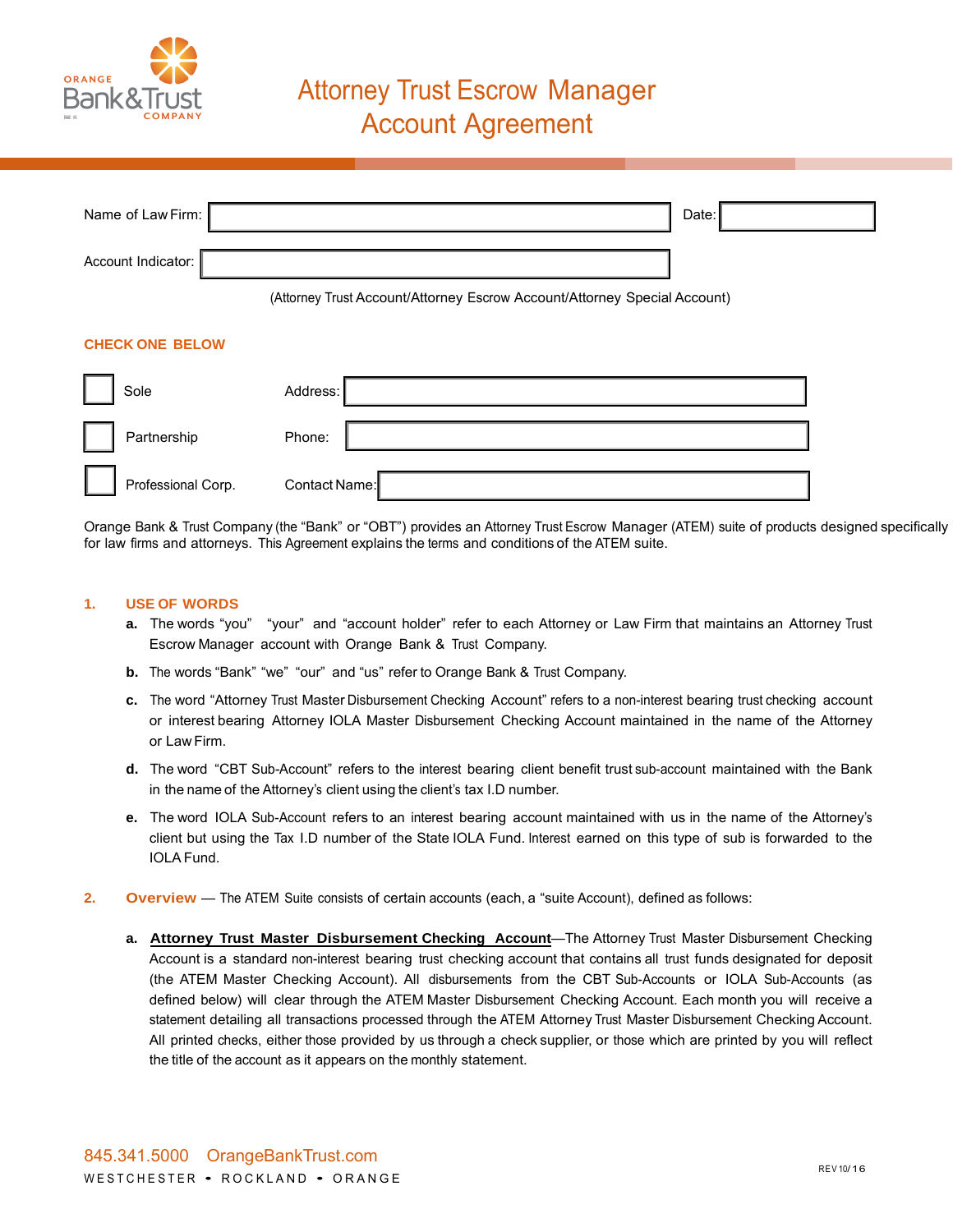

- **b. Attorney Trust IOLA Master Disbursement Checking Account**—The Attorney Trust IOLA Master Disbursement Checking Account is a standard interest bearing trust checking account which uses the Tax I.D number of the State IOLA Fund and all interest earned on the account is forwarded to the State IOLA Fund. All disbursements from the CBT Sub-Accounts or IOLA Sub-Accounts (as defined below) will clear through the ATEM Attorney Trust IOLA Master Checking Account. Each month you will receive a statement detailing all transactions processed through the ATEM Attorney Trust IOLA Master Disbursement Checking Account. All printed checks, either those provided by the Bank through a check supplier, or those which are printed by you will reflect the title of the account as it appears on the monthly statement.
- **c. Client Benefit Trust Sub-Accounts**—You shall be permitted to open separate CBTs. Each CBT Sub-Account will contain your name, the Client's name, address and tax identification number ("TIN"). The Bank must be provided with the appropriate TIN for each CBT Sub-Account and a W-9 Certification form will be required in order to ensure that the appropriate Form 1099 INT is issued in the name of the Client rather than you. In the event that this information is not provided to the Bank, the Bank will be obligated by IRS rules to implement backup withholding on any interest earned on the applicable CBT Sub-Account at the statutory rates. If your client is an exempt foreign person (a non-resident alien) and, therefore, not subject to U.S. information return reporting or backup withholding rules, your client must complete a Form W-8 BEN (Certificate of Foreign Status) and not the W-9 Form, and you agree to return the completed Form W-8 BEN and the New CBT Sub-Account Setup Form to the Bank. Interest On Lawyers Accounts (IOLA) are maintained under the New York State IOLA Fund tax identification number; therefore W-9 Forms are not required for each IOLA Sub-Account. **[www.iola.org/lawyers/faq.html](https://www.iola.org/lawyers/faq.html)**
- **d.** By submitting the W-9 Form and/or the New CBT Sub-Account Setup Form or New IOLA Sub-Account Setup Form you represent to the Bank that 1) you identified your client using both a primary form of identification that includes a photograph, which is either a valid state issued driver's license, state issued identification card, or U.S. passport (or foreign passport for non-resident alien only) and 2) that your client's signature is genuine, and if signed in a representative capacity, was signed by an individual with a valid power of attorney or who is authorized to make the certification on behalf of your client. You represent and warrant to the Bank that you have the authority to establish and operate each CBT Sub-Account or IOLA Sub-Account. After the Bank processes a New CBT Sub-Account Setup Form, New IOLA Sub-Account Setup Form, CBT Sub-Account Transaction Form or IOLA Sub-Account Transaction Form you will receive a confirmation of the transaction. You must notify the Bank of any errors within 14 days of the date the Bank mails or makes available to you the transaction confirmation. The Bank shall not be liable for any damages resulting from erroneous Master Account or Sub-Account information, unless (a) you give the Bank prompt notice as indicated above and (b) you exercise ordinary care in attempting to prevent and detect such erroneous information. Interest earned will be subject to taxation as ordinary income to the Client and a Form 1099 INT will be mailed directly to each Client, except IOLA accounts.

Unless the Bank receives different instructions, (such as funds are to be deposited to an IOLA Sub-Account) funds held in the CBT Sub-Account will be deposited into interest bearing savings accounts with floating interest rates. These rates will be determined by the Bank based on market conditions, and can change periodically. All interest rate changes will become effective the day of said change.

You agree not to use your Master Disbursement Checking Account as an operating account. You will establish and maintain a separate operating account with the Bank. You also agree that you will only use the Master Disbursement Checking Account for transactions related to the CBT Sub-Accounts or IOLA Sub-Accounts. The Bank will provide a monthly statement for your Master Disbursement Checking Account along with separate report which will include information for all linked CBT Sub-Accounts and IOLA Sub-Accounts. All other notices will be sent to you with the exception of the individual Form 1099 INT for the CBT Sub-Accounts.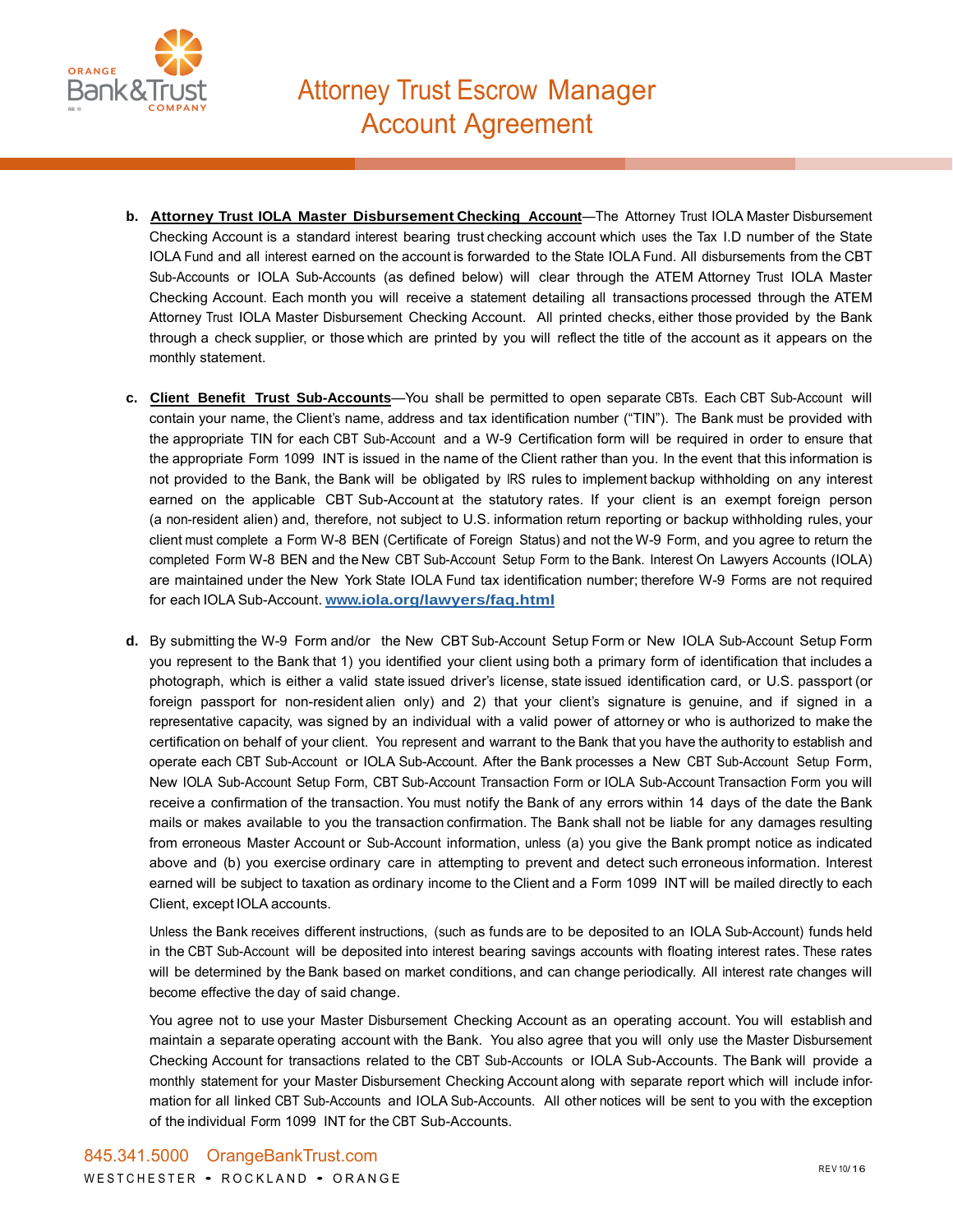

## Attorney Trust Escrow Manager **Account Agreement**

All CBT Sub-Accounts and IOLA Sub-Accounts linked to the Master Disbursement Checking Account must be closed before you may close the Master Disbursement Checking Account. The Bank has the right to reject any New CBT Sub-Account Setup Form, CBT Sub-Account Transaction Form, New IOLA Sub-Account Setup Form or IOLA Sub-Account Transaction Form for any reason, including but not limited to the Bank's receipt of an incomplete or illegible New CBT Sub-Account Setup Form, CBT Sub-Account Transaction Form, New IOLA Sub-Account Setup Form or IOLA Sub-Account Transaction Form. If the Bank rejects any CBT Sub-Account Setup Form or CBTA Sub-Account Transaction Form, the Bank will attempt to notify you by telephone, electronic transmission, or any other reasonable means within a reasonable time of rejection of the CBTA Sub-Account Setup Form or CBTA Sub-Account Transaction Form; however the Bank shall not be liable to you for any losses due to any failure or delay in notifying you or rejecting the CBTA Sub-Account Setup Form or CBTA Sub-Account Transaction Form. The Bank is not responsible for detecting errors in any CBTA Sub-Account Setup Form or CBTA Sub-Account Transaction Form and; the Bank may rely on the Master Disbursement Checking Account number, and on either the CBTA Sub-Account number or your client's name, in the event they conflict on the CBTA Sub-Account Transaction Form.

If a check or other deposited item is returned unpaid to the Bank or the Bank does not receive final payment on any provisional credit paid to you, and the respective IOLA Sub-Account, CBTA Sub-Account or Master Disbursement Checking Account does not contain sufficient funds to cover the returned item or revocation of provisional credit, then you agree to promptly deposit funds into the Master Disbursement Checking Account or respective IOLA Sub-Accounts, CBTA Sub-Account to cover the returned item or revocation of provisional credit. You agree that the Bank will not be liable for dishonoring any items drawn against the Master Disbursement Checking Account or any other account that has insufficient funds as a result of the Bank's charging the account for the unpaid item.

The bank shall debit all fees and charges, which are related to Attorney Trust Escrow Management Account, from the Master Disbursement Checking Account or any other account maintained by you at the Bank.

Your client is not authorized to transact in any CBTA Sub-Account. However, if the Bank receives a claim to a CBTA Sub-Account from your client or another third party, the Bank may restrict the use of the CBTA Sub-Account until it receives a dispositive court order, an instruction that is signed by you and your client or other third party and in a form acceptable to the Bank, or any resolution that the Bank, in its sole discretion, deems satisfactory. The account holder has the responsibility to verify that the Attorney Trust Escrow Management Account satisfies any legal requirement to the account holder's business.

## **3. Procedures**

**a.** All transactions in the CBTA Sub-Account or IOLA Sub-Account shall be made through the Master Disbursement Checking Account. If you want to make additional deposit to, make a withdrawal from, or close a CBTA Sub-Account or IOLA Sub-Account, via the Master Disbursement Checking Account, you must provide the bank with a completed CBTA Sub-Account or IOLA Sub-Account Transaction Form along with the item(s) for deposit, if applicable. If check was deposited into the Master Disbursement Checking Account by means of a Remote Deposit Capture Scanner that should be indicated on the CBTA Sub-Account or IOLA Sub-Account Transaction Form. The Bank will post each requested deposit or other credit to the Master Disbursement Checking Account and then transfer the respective funds to the CBTA Sub-Account identified on the respective New CBTA Sub-Account Setup Form or CBTA Sub-Account Transaction Form. Cash back is not permitted on any deposit. The Bank will post each withdrawal or other debit to the CBTA Sub-Account or IOLA Sub-Account designated on the respective CBTA Sub-Account or IOLA Sub-Account Transaction Form and transfer funds from the CBTA Sub-Account or IOLA Sub-Account to the Master Disbursement Checking Account. Incoming funds transfer payment instructions, including Fed Wire, Automated Clearing House ("ACH"), or any other funds transfer system in which the Bank is participating ("Funds Transfer Payments"), must identify the Master Disbursement Checking Account number and will be credited to the Master Disbursement Checking Account only and not to any CBTA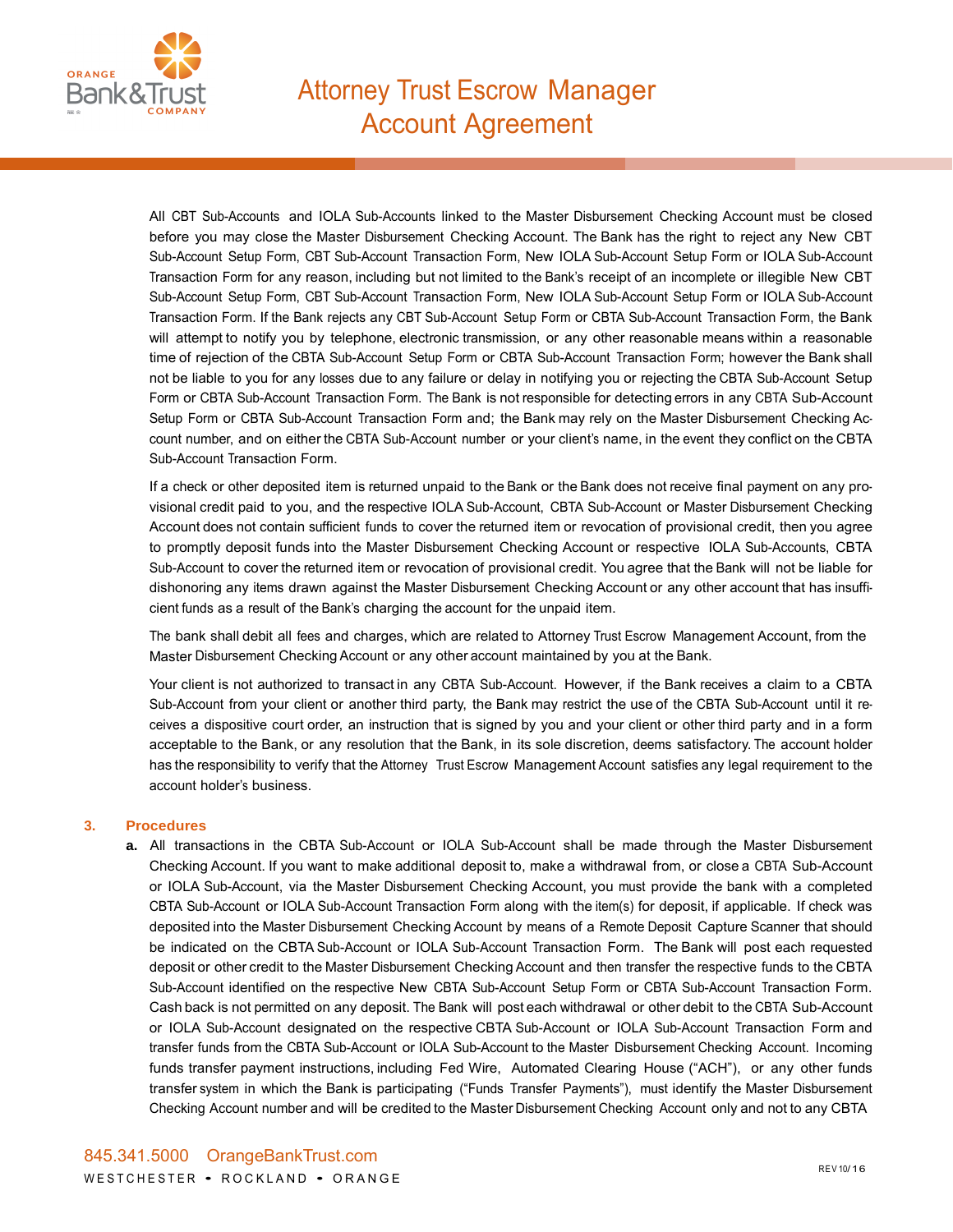

Sub-Account or IOLA Sub-Account, even if identified in the respective instruction. You agree that you will not originate any Funds Transfer Payments to or from, or other orders for payment, directly to or against any CBTA Sub-Account or IOLA Sub-Account, and you will not authorize any more than six (6) pre-authorized transfers (via a CBTA Sub-Account or IOLA Sub-Account Transaction Form) per monthly statement period from any one CBTA Sub-Account or IOLA Sub-Account.

- **b.** All CBTA Sub-Account or IOLA Sub-Account Transaction Forms and New CBTA Sub-Account or IOLA Sub-Account Setup Forms must be signed by authorized signatories of the Attorney Trust Escrow Manager accounts. New CBTA Sub-Account or IOLA Sub-Account Setup Forms and CBTA Sub-Account or IOLA Sub-Account Transaction Forms received by the Bank after 3:00p.m. will be processed the next business day following the day on which the forms were or respective form was received.
- **c.** All written and telephone instruction relating to New CBTA Sub-Account and IOLA Sub-Account Setup and CBTA Sub-Account and IOLA Sub-Account Transaction Forms should be directed to:

**Orange Bank & Trust Company** 212 Dolson Ave Middletown, N.Y. 10940 Attention-Cash Management Department (P) 845.341.5000 (F) 845.341.5137

## **4. Applicable Laws, Rules and Regulations**

- **a.** Each of the accounts described in this agreement is governed by: (1) the laws of New York State; (2) the supervisory rules and regulations of the Federal Reserve System, and the New York State Department of Financial Services; (3) local clearing house rules; and (4) this Bank's rules and regulations pertaining to the bank deposits and checking accounts (to the extent that they are not inconsistent with the terms of this Agreement). You agree to provide any and all information at any time that the Bank might require in order to comply with all such laws, to assist the Bank in such compliance, and to hold the Bank harmless from any liability in connection with the Bank's compliance with applicable law.
- **b. Dishonored Check Reporting Rule.** The accounts governed by this agreement shall be further governed by New York Code, Rules and Regulations (Part 1300). Orange Bank & Trust Company is a banking institution which provides dishonored check reports in accordance with the provisions of 22 NYCRR Part 1300.1.
- **5. Changes/Waiver Bank** may change the terms and conditions of this Agreement at any time, pursuant to applicable law or otherwise. Notice of any changes will be sent by the Bank to you by ordinary mail or electronic communication, and shall be effective when sent.

Bank may waive a condition of this Agreement, but such waiver will apply only on that occasion and any failure to exercise any of its rights in any instance will not preclude the Bank from exercising such rights at any other time.

This Agreement shall be further subject to the terms and conditions of the Deposit Account Agreement provided to you by the Bank. You hereby agree to be bound by both the terms and conditions of this Agreement and the Deposit Account Agreement.